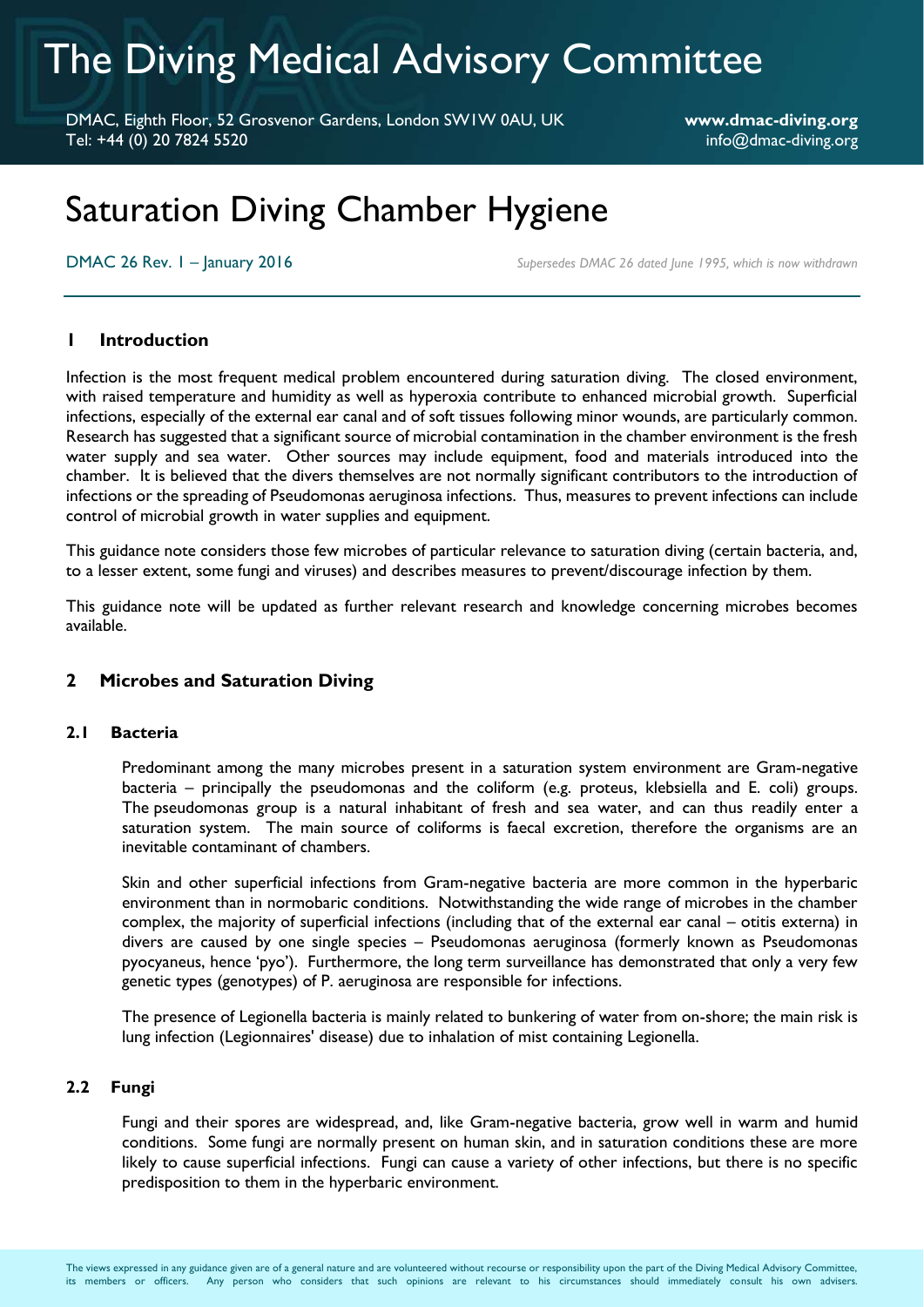# **2.3 Viruses**

Viruses, which spread from human to human by a variety of routes, cause several of the most common infectious illnesses. Viruses causing respiratory infection are most frequently transferred by airborne droplets produced by, for example, coughing and sneezing. Droplet spread in the confined chamber community can result in transmission of unwelcome but not serious infection, e.g. the common cold.

The HIV and Hepatitis B viruses are spread by direct contact with the body fluids of an infected individual (principally blood to blood). Though sensible and normal hygiene practices (summarised below) ensure the risk of infection is no greater in hyperbaric than normobaric conditions, these two viruses receive a mention here as they have necessarily received considerations specific to diving.

Norovirus infections are increasingly seen on vessels. In a tight-closed environment a Norovirus infection can spread very fast and disable the entire dive team – thus if suspected, immediate action is needed.

# **3 Measures to Safeguard Against Infection**

Consideration is given to personal hygiene, both general (common to normobaric and hyperbaric conditions) and specific to saturation diving, to prevention of infection of the external ear canal, and to chamber and equipment cleansing routines and environmental control.

#### **3.1 Personal Hygiene Measures**

A high standard of personal hygiene is important.

Divers should be free from infection before being committed to saturation.

Regular showers are advisable throughout saturation – at least once daily and after each bell run. The diver should use a neutral or slightly acidic soap to prevent destruction of the protective bacteria on the skin. The ears should be kept dry during showering to reduce the possibility of bacterial growth and soap remnants in the external ear; this can be readily achieved by, for example, occluding the entrance of the canal with clean gauze smeared with Vaseline. After having a shower in sat, advised practice is to dry either using two towels – one for the head and neck and one for the rest of the body – or to at least (if using one towel) start with the head and neck and work down – helping to keep infections away from the head and neck.

Regular changes to clean, non-restrictive and comfortable clothing are suggested to help protect the skin.

Lock-out of used clothes and towelling, etc., should not be delayed after use. Such items should be laundered at a high temperature of a minimum of 85°C.

Bedding including pillow cases should be changed regularly and also washed at minimum of 85°C.

Persistently wet or abraded skin and minor wounds and burns are at significantly increased risk of infection. Even minor wounds need regular meticulous cleaning and covering. (The attendant should wear disposable gloves.) Waste associated with cleaning and dressing wounds or burns should be put into plastic bags for immediate lock-out.

Nails should be cut at right angles to fingers and toes. Attempts to cut at ingrowing toe-nails or corns are not advised as this increases the risk of related sores and infections.

If the skin of the beard area is irritated, shaving should be avoided or limited.

Regular visits to the dentist are encouraged to ensure continuing dental health and hygiene. It is recommended that a diver visits a dentist at least once per year along with visits (if required) to a dental hygienist to ensure the removal of any dental plaque. Good brushing of teeth at least twice a day is the cornerstone of avoiding most dental problems, including both tooth and gum infections. Dental tape is a valuable aid.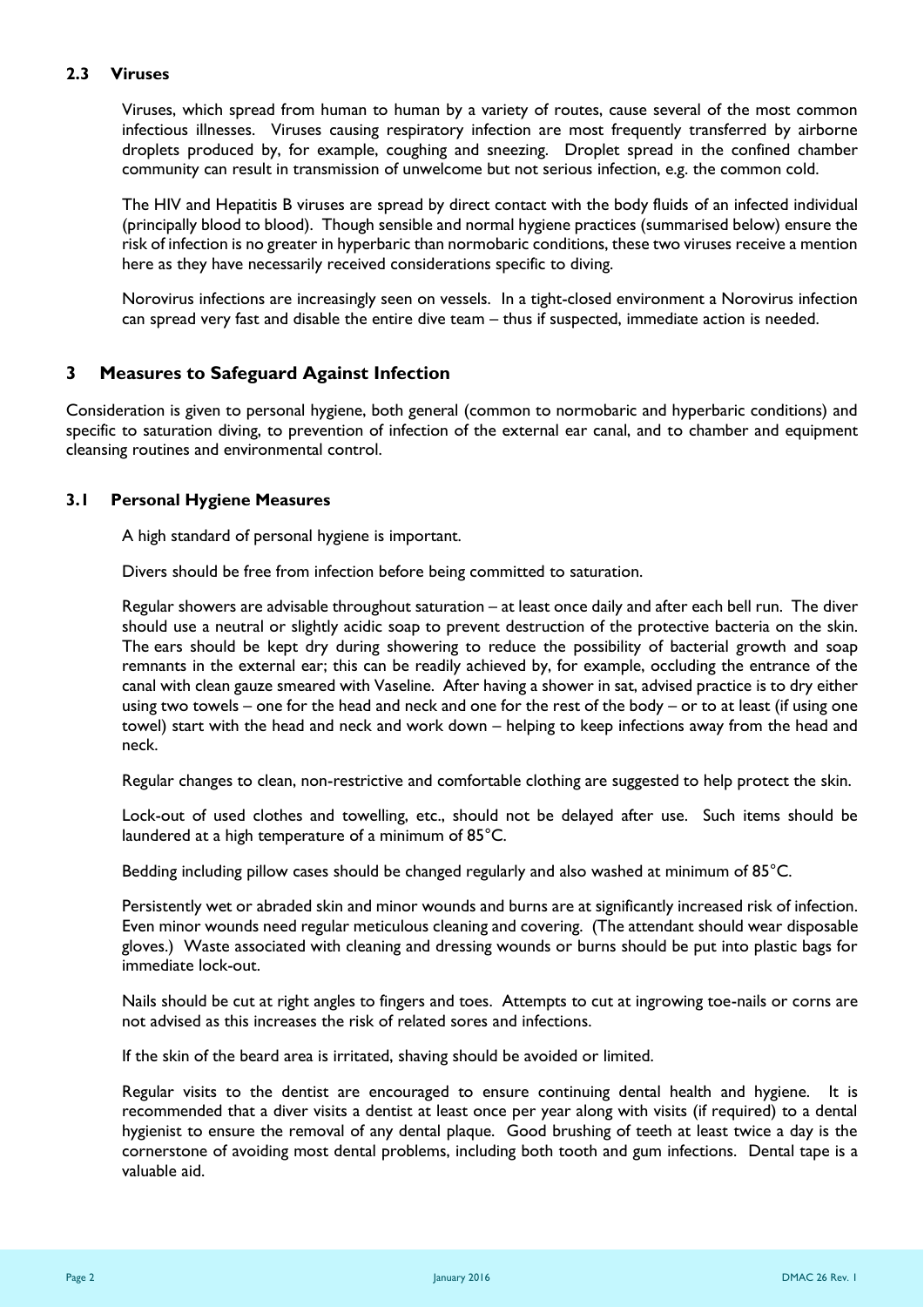The sharing of razors, toothbrushes, combs or towels is not advised. There is no need for personalised eating and drinking utensils, though a drink should not be shared from the same cup. Unused food and drink should be locked-out without delay.

With particular reference to blood spillage, but applying also to vomit, diarrhoea, etc., the principles are to clean up thoroughly using disposable gloves and paper cloths and to then treat the wiped surface with washing followed by chamber cleanser (considered below). All related cleaning materials should be carefully handled and collected into a plastic bag for early lock-out.

As far as is possible, divers should retain diving equipment as personal, e.g. undersuit, suit, headliner. It is not practicable to personalise helmets, and all that can be done between dives is a wipe and rinse. The oronasal mask and nose block pads are, however, clearly a significant potential source of infection and so should be washed in clean (possibly bottled) water, and an antibacterial agent such as chlorhexidine (e.g. Hibitane) and thoroughly rinsed after each use. Neck dams may require to be cleaned in the bell. Particular care should be taken with items which will be in close contact with the diver's skin to ensure that any cleanser (which may irritate the skin) is washed off adequately before re-use. Suits etc. should be cleaned and dried on the surface between dives.

Headsets and music device ear pieces should be also be cleaned regularly to reduce bacterial growth and infection risk.

There is no need to go beyond these simple, personal and routine measures unless circumstances require and guidance can be sought on further actions.

### **3.2 Prevention of Infection of the External Ear Canal**

Prophylactic eardrops containing acetic acid (Burow's solution, e.g. Domeboro Otic or Ear Calm) have astringent and antibacterial properties and have been used in the saturation environment as they may help to minimise the chance of external ear canal infection. With the head leaning to one side, and without allowing the nozzle of the dropper bottle to touch anything, 3-4 drops are placed into the external canal of the ear. The drops should be used for a timed minute in each ear twice daily and following each dive/shower. Divers should retain two bottles for personal use, one for each ear and labelled accordingly.

#### **3.3 Chamber Cleansing**

The risk of clinical infection increases with the duration of saturation and thus the time the chamber remains at pressure – hence good practice is to ensure that chambers are regularly brought to surface for cleaning. Steam cleaning is often used and is effective.

Chamber cleansing is designed to limit microbial growth (particularly the predominant Gram-negative bacteria) and, therefore, to protect against infection.

Cleansing (with liquid anti-microbial – specific agents considered below) is started at the top of the chamber and is continued downwards, with excess cleanser ultimately drained from the bilges. Relays of fresh cloths/sponges should be used on each occasion and discarded carefully and appropriately after limited use.

Before a saturation dive, the entire chamber (including e.g. service locks, rims of toilets, bunk brackets) should be thoroughly cleansed (with the deck plates lifted) and allowed to dry. The parts of the chamber which will be in direct or indirect contact with the skin (e.g. shower-deck, sink, tables and BIBS masks) and other personal equipment, e.g. head-sets, should be disinfected using chamber cleanser, left for a minimum of 10 minutes, then rinsed and dried thoroughly. Shower-heads should be removed, cleansed, rinsed after 10 minutes, and dried. The chamber should be ventilated and clean bedding and towels provided.

Aerosol application of disinfectant agents must not be used. Almost all disinfectants turn out to be respiratory sensitisers so the use of an aerosol in an enclosed chamber can cause problems for the users and is thus unwise.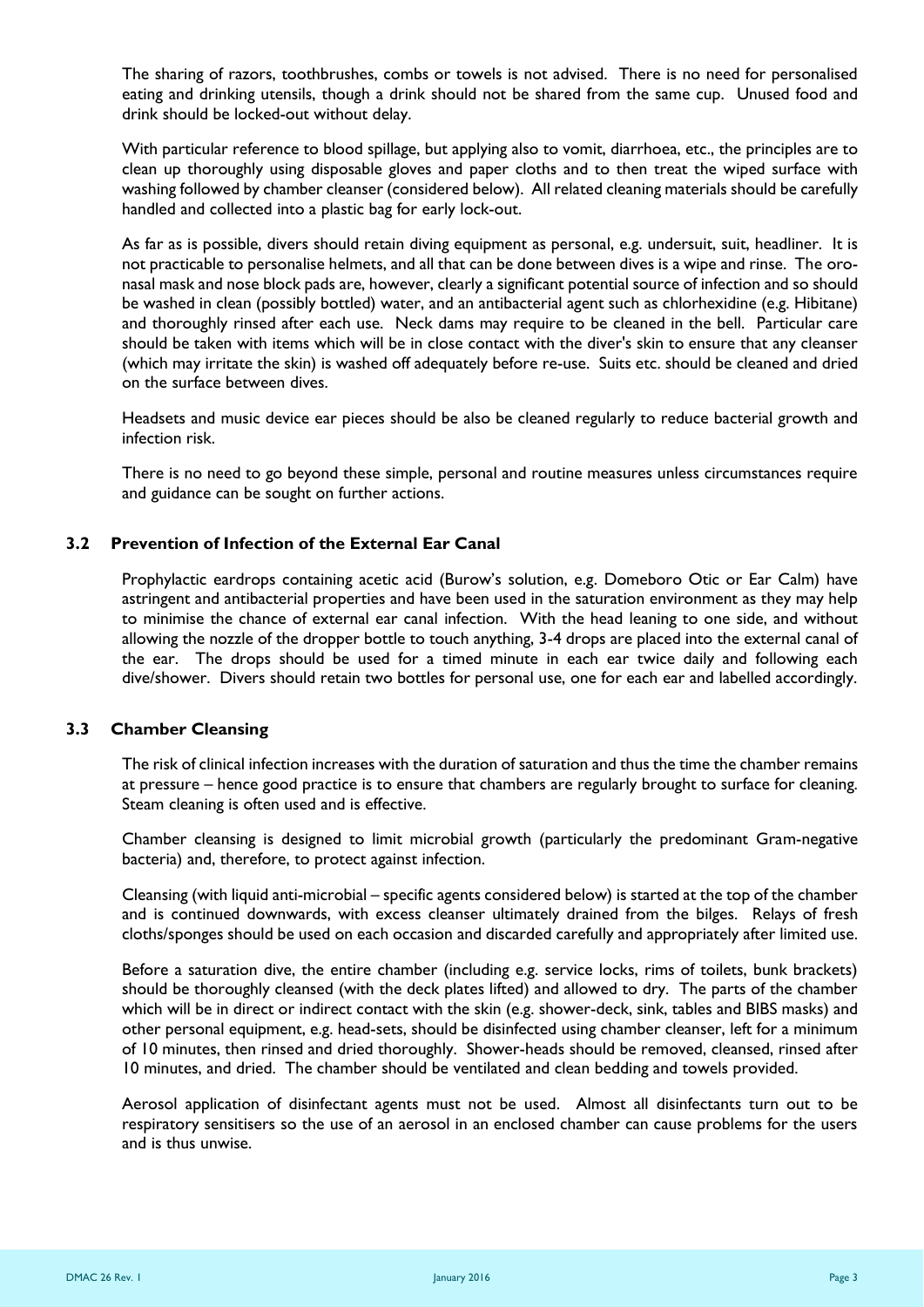During saturation dives:

- 1. The toilet, sink and shower areas, service-locks and their immediate areas, and table surfaces should be cleansed **daily**.
- 2. Chamber walls and bulkheads and BIBS masks, etc., should be cleansed **twice weekly**.
- 3. Shower-heads should be removed and locked out for cleansing on the surface **twice weekly**.

Bilges or floor areas beneath deck plates should be drained of cleanser, but should not be actively cleansed or otherwise disturbed during a saturation dive.

Shower areas should be drained quickly after showering and the floor retained dry.

#### **3.4 Chamber Disinfectant Cleansers**

Several agents are in use or recommended. These include amphoteric surface active agents (e.g. Tego 2000) and potassium peroxymonosulfate (e.g. Virkon, Oxone). Various other products may also be suitable including dish-washing liquid solutions. Dichlorophen (Panacide M) is now less used than previously because of its undesirable properties of strong odour and skin irritation. The amphoteric surface active agent products combine good anti-microbial properties with relatively few disadvantages, e.g. they are odourless and less likely to be irritant to the skin.

The prime requirements of the cleaning agents is that they should be very effective against the microbes known to flourish in the chamber environment and be non-toxic to man. Additionally, the cleansers should be odourless, non-volatile, and be free from irritant and sensitising properties.

All chamber disinfectants should be used at the appropriate dilution, skin contact should be minimised by the use of personal protective equipment, and they should be applied by cloth or sponge to avoid the formation of an airborne aerosol.

During and after all cleaning processes, all associated used materials should be locked out of the chamber quickly.

#### **3.5 Environmental Control**

Safeguarding against infection within chambers involves control of humidity (which should be maintained at the dry end of the range of comfort), the use of hot water at no less than  $60^{\circ}$ C for cleaning and meticulous conduct of the on-board procedures to ensure the purity of the fresh water supplies. Samples of potable water should be tested by a laboratory at regular intervals and sampling of the water supply to the chambers should be included in the planned maintenance system.

Legionella contamination of fresh water systems on-board vessels may be a relevant parameter for monitoring. This is particularly applicable if the water source is bunkered water from onshore supplies. Legionella is a fresh water bacterium and production of fresh water from salt water by, for example, reverse osmosis or evaporation, can help prevent introduction of Legionella into the onboard fresh water systems. However, once in the system these bacteria are very difficult to get rid of. In common with P. aeruginosa, there are only certain genotypes that will cause illness.

The use of appropriate disposable 'point of use' medical grade water filters (e.g. Pall Medical filters) on the shower and tap supplies inside the chambers can significantly reduce the risk of introducing pathogenic bacteria into the saturation system. Other relevant Legionella preventative measures in the potable water system include the removal of dead legs, proper temperature of cold and hot water, adding chlorine dioxide, or using copper-silver ionisation.

Focus should also be on food safety for the divers in the saturation complex, for example, by the use of a hazard analysis and critical control point (HACCP) management system.

Contamination from other sources (e.g. divers' travel bags) should also be controlled.